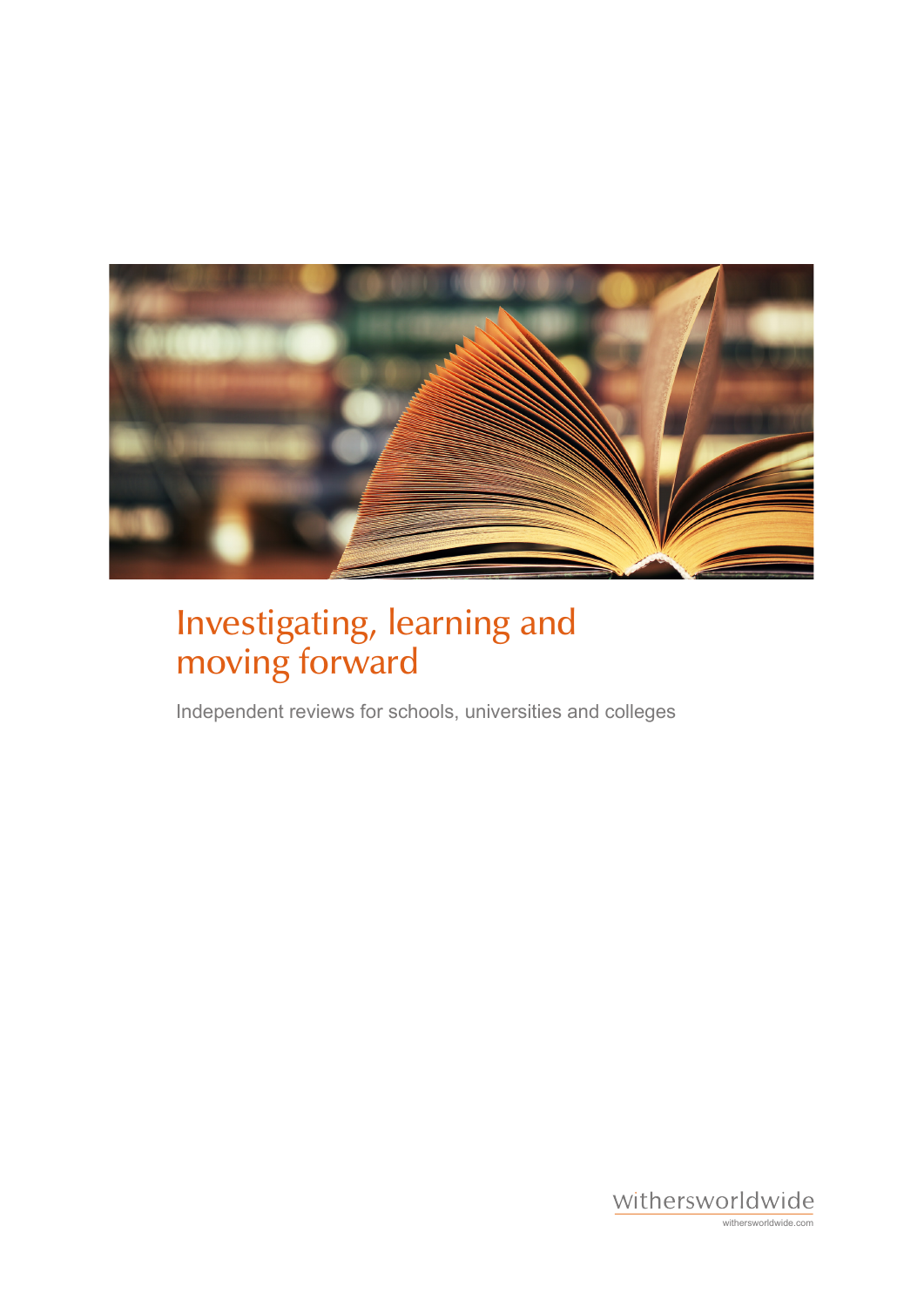# Independent reviews for schools, universities and colleges

Allegations of peer-on-peer abuse, bullying and harassment, and other safeguarding issues continue to loom large in the education sector. When schools, universities and colleges find themselves the target of allegations, often made publicly, they face complex challenges – ensuring that their students and staff are safe, and reassuring the wider community (including protecting their reputation), whilst, all the time, continuing the delivery of their core educational provision.

To help address these challenges, institutions are increasingly looking to authoritative, independent reviewers to scrutinise and advise on their arrangements. At Withers, we have specialists in the key areas needed to conduct such reviews, and we are ready and able to assist. These specialisms include:

- Education and charity law
- Governance
- Criminal law and investigations
- Media and reputation
- Data protection and freedom of information
- Employment law
- Dispute resolution

#### Why an independent review is important

Educational institutions have always had to deal with difficult issues. But now the disclosure by individuals of instances of recent or historic abuse and related matters is, more often than not, made in public, usually on social media. This heightens the tension in what is already a troubling situation.

In such urgent circumstances, it can be very difficult for senior leaders, when managing the situation, to dedicate all the time and effort required not only to investigate the specific claims but also to carry out the necessary root-and-branch scrutiny of policies and practices. And, at times, even their best efforts may lack the visible independence which would provide real assurance to students, parents, regulators and others.

An independent review can help you – demonstrating that you are taking concerns seriously and, whether in relation to specific complaints or not, that you are being proactive in rooting out potential risks to your school or university community, so that the institution will learn and improve from the experience.

#### The Withers independent review team

We have highly experienced and specialist lawyers who can offer their independence and expertise to assist your institution with its review. Our team includes Alison Paines, renowned charity lawyer and chair of governors at a leading independent school, and Carl Newman, an experienced investigator of criminal and other matters for institutions.

Key to any successful review is agreeing the right scope and terms at the outset. We can work with you on the largest and most serious matters, involving full-scale investigation and engagement with law enforcement and regulatory authorities where necessary, or smaller scale matters, for instance with lighter-touch desk-based assessments. In all cases, you could be confident that you would receive clear and robust analysis and guidance.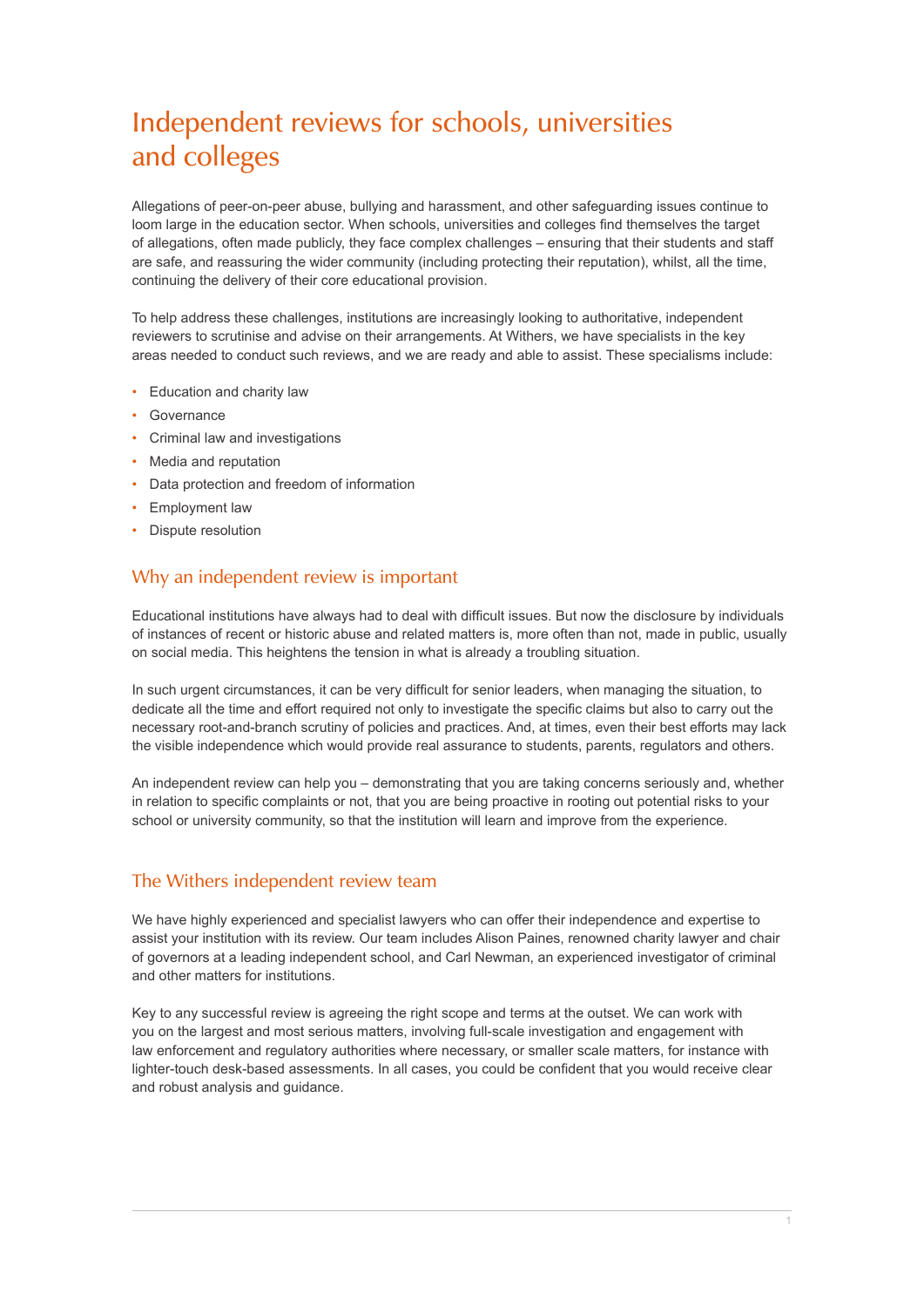## Our experience

All independent reviews will be informed by our extensive sector experience, for instance.

- Investigating a student's sexual assault within a university campus, interviewing students, reviewing CCTV footage and advising the university on police reports and ultimate disciplinary action.
- Working with a school dealing with bullying and harassment allegations and advising on potential criminality of the actions involved.
- Advising a school on its co-operation with investigative authorities after a criminal complaint made about a teacher's behaviour.
- Advising a school in relation to an organised campaign against its management and senior leadership, including assisting with responding to complex freedom of information requests, assisting with handling press enquiries where the proposed publication was inaccurate and misleading and other external communications issues.
- Assisting a school to manage a difficult situation where parents were repeating false claims about pupils on social media.
- Supporting institutions facing Charity Commission statutory inquiries and other regulatory engagement, including the submission of serious incident reports, working to resolve the Commission's concerns in the case of historic abuse allegations, and reviewing and advising on safeguarding policies, procedures and practices.

### Get in touch



#### Philip Reed Partner | Charities and education +44 20 7597 6650 philip.reed@withersworldwide.com

Great Industry knowledge. Legal 500, Education, 2022